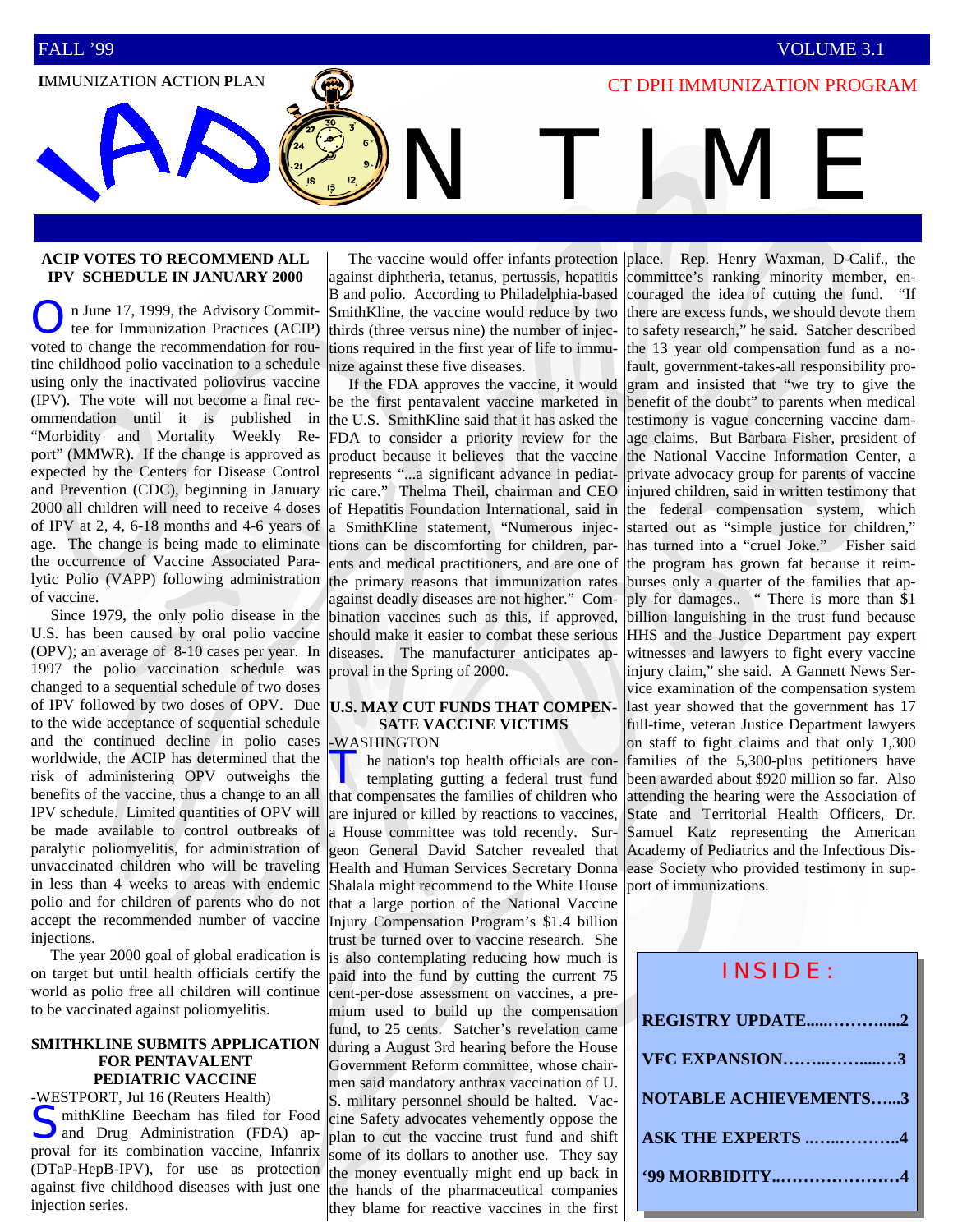

#### **Hepatitis B**

During the month of October, SmithKline expects to have thimerosalfree Hep. B vaccine available for distribution. The State of Connecticut currently provides the SmithKline product, Engerix-B. Once the State Immunization Program procures the new thimerosal-free product, we will begin supplying it to hospitals. A letter will go out to all CT birthing hospitals encouraging them to reinstate their newborn hepatitis B policy. The policy of routinely administering Hep B to newborns at birth had been temporarily halted in lieu of the recent recommendation by the American Academy of Pediatrics to delay the first dose of HepB until 6 months of age for HepBsAg negative mothers. The new product will be in single-dose vials.

#### **Rotavirus**

On July 16, 1999, an article entitled "Intussusception Among Recipients of Rotavirus Vaccine-United States, 1998-1999" was published in the MMWR. The vaccine manufacturer, Wyeth-Lederle announced October 15, 1999 that it has withdrawn its RotaShield vaccine from the market and has requested the immediate return of all doses of the vaccine. The company's press release can be accessed at the web address http://www.ahp.com/releases/wa\_101599.htm The use of the Rotavirus vaccine had been suspended until further studies could be completed. The ACIP will meet October 20-22, 1999 to discuss Rotavirus and the results from the CDC's study into the relationship between Rotavirus vaccine and the bowel obstruction disorder, intussusception.

**Pertussis Cases - Lebanon:** The Immunization Program is currently investigating six cases of pertussis in Lebanon. Five of the cases involve students at Lyman Memorial High School, the sixth is a parent of a student who attends the school. Only one of the cases has been culture confirmed. A pertussis alert remains in effect for the area. There have been a total of 19 cases of pertussis reported in 1999 compared to 41 cases at the same time last year.

# **REGISTRY UPDATE**

Representatives from ACS GSG, the vendor for the Connecticut Immunization Registry and Tracking System (CIRTS), recently visited the state health department for several days and performed a demonstration of the registry for health department personnel. ACS GSG is working on a Project Plan to address several outstanding issues that remain unresolved. The Immunization Program is hoping to rollout the registry on a statewide basis by the first quarter of 2000.

 Several public clinics in CT have gone on-line with the old CIRTS software to prepare for the statewide rollout. They include: Hartford, Stamford, New Haven, Torrington, Waterbury, Danbury, Bridgeport, New Britain, Meriden, and Norwalk.

 An eight minute videotape that explains CIRTS to new mothers has been developed by the Hartford Health Department and the CT chapter of the American Academy of Pediatrics (AAP). Currently mothers are given a CIRTS enrollment form to fill out in the hospital along with written information. The video would be shown to new moms in the hospital after delivery at their request to learn more about CIRTS. Tapes will be distributed to all birthing hospitals maternity wards.

#### **IMMUNIZATION EDUCATION SOFTWARE FOR NURSES NEWLY REVISED!**

"Immunization: You call the shots", an immunization education software program for nurses, is now revised and contains new information on polio and rotavirus vaccines. The teaching module features six hours of instruction along with a library of resources and simulated practice settings.

 Upon successful completion of the self-instruction program, continuing education credits can be earned through the American Nurses Association or the National Association of Pediatric Nurse Associates and Practitioners. The software program was created by HealthSoft, Inc., and is supported by funding from the National Immunization Program at the CDC through a cooperative agreement with the Association of Teachers of Preventative medicine. Cost for the software set is \$25. For more information, call HealthSoft at (800) 235-0882, or visit their website: http://www. nursingresourcecenter.com

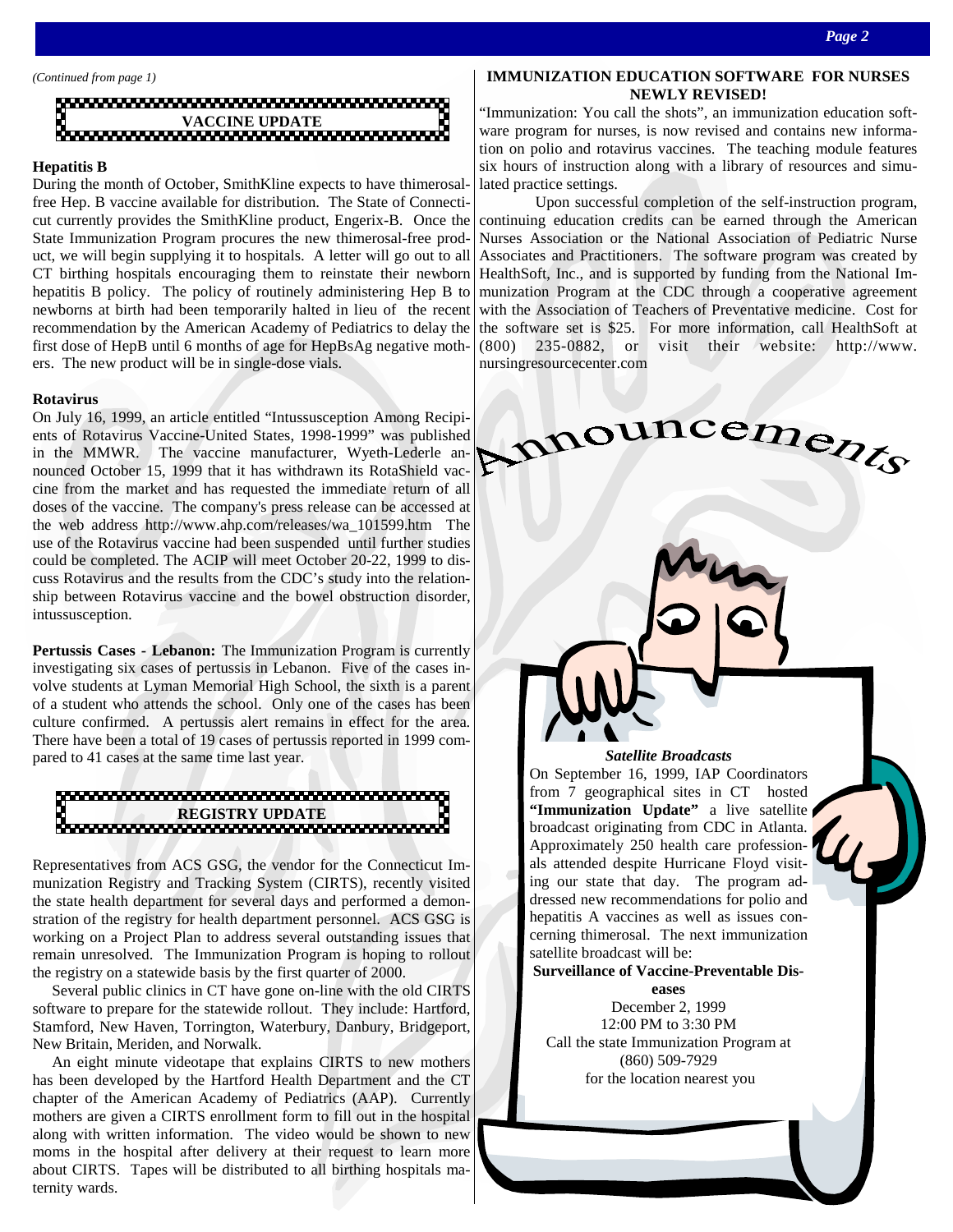#### **EXPANSION OF STATE PROVIDED VACCINE**

 On August 1, 1999, the State Immunization Program began distributing Varicella and Hepatitis B vaccines for all individuals 0- 18 years old regardless of their insurance status.

### **Eligibility Criteria for Publicly Purchased Vaccines (Connecticut), as of August 1999**

| Vaccine <sup>1</sup>     | <b>Age Group</b>                                                                                                                                                                               | <b>VFC Status of Children</b>   |                                 | <b>Footnotes</b><br><sup>1</sup> All vacci<br>po:                         |
|--------------------------|------------------------------------------------------------------------------------------------------------------------------------------------------------------------------------------------|---------------------------------|---------------------------------|---------------------------------------------------------------------------|
|                          |                                                                                                                                                                                                | VFC-<br>Eligible <sup>2</sup>   | Other<br>Children               | A <sub>0</sub><br>reg<br>M                                                |
| <b>Varicella</b>         | 12-18 months (routine)<br>$11-12$ years <sup>3</sup><br>(routine)<br>$2-18$ yrs. <sup>3</sup><br>(catch-up)                                                                                    | yes<br>yes<br>yes               | yes<br>yes<br>yes               | <sup>2</sup> VFC elig<br>rol<br>Al<br><sup>3</sup> Susceptib              |
| <b>Hepatitis B</b>       | Newborns in hospital (routine)<br>Infants 0-18 months <sup>4</sup> (routine)<br>6th-7th grade entry <sup>5</sup> (routine)<br>School-based health centers<br>all children 2-18 yrs. (catch-up) | yes<br>yes<br>yes<br>yes<br>yes | yes<br>yes<br>yes<br>yes<br>yes | h<br><sup>4</sup> Hepatitis<br>bo<br><sup>5</sup> Hepatitis<br>ent<br>rot |
| <b>Td booster</b>        | Adolescents 11-18 yrs. <sup>6</sup>                                                                                                                                                            | yes                             | yes                             | tho<br>$6$ Routine $7$<br>12                                              |
| <b>MMR</b><br>(2nd-dose) | 4-6 years old<br>(routine)<br>6th-7th grade entry (routine)<br>college entry<br>(routine)                                                                                                      | yes<br>yes<br>yes               | yes <sup>7</sup><br>yes<br>yes  | no<br><sup>7</sup> State-sup<br>be<br><b>SUI</b>                          |

All vaccines not listed on this table that are administered to support routine vaccination of children as recommended by the ACIP and AAP are supplied for vaccination of all children, regardless of VFC status (DTaP, Hib, OPV/IPV, and MMR-1).

<sup>2</sup> VFC eligibility criteria is defined as follows: (a) Medicaid enrolled; (b) no health insurance; or (c) American Indian or Alaskan native.

 Susceptible children who do not have a history of having had chickenpox.

 Hepatitis B vaccine will be supplied for vaccination of any child born on or after 1/1/93.

 Hepatitis B vaccine will be supplied for vaccination of any child entering 6th or 7th grade, ideally as part of the required routine health assessment, beginning with children entering those grades in August/September 1997.

 Routine Td booster dose can be given to adolescents at either 11- 12 or 14-16 years of age if primary series is complete and no boosters have been given for the previous 5 years.

 State-supplied MMR vaccines for non-VFC children should only be used when it is fairly certain that the child's health insurance will not cover the cost of these vaccines.

# Notable Achievements

**Hooray! Connecticut is # 1 again!**  The latest National Immunization Survey figures for 1998 show CT at 90.7% for 4 DTP, 3 polio, and 1 MMR vaccine coverage. This survey includes children 19-35 months of age born between February 1995 and May 1997.

#### **Northeast District**

Janet Johnson assisted in a Reach Out And Read celebration held at Day Kimball Hospital. Reach out and Read is a program whereby early literacy is combined with the child's health. Every child went home with immunization literature.

#### **Norwalk**

Pam Bates sponsored a *Healthy Kids Day* at the Norwalk YMCA. Varicella vaccine was the focus of the event. Children were

encouraged to color in pictures with the heading, "Who shouldn't have the spots"? Those children who colored a picture were entered in a raffle drawing to win a "Meanie Baby" (beanie baby look-a-like) which was a chicken with spots. Parents were informed about the varicella vaccine as well as other updates on childhood immunization.

#### **New Haven**

Pam Hansen has found a way to incorporate immunization into Healthy Start, a program which provides many different facets of support to pregnant women. In this partnership, all new pregnant women applying for Healthy Start receive information on immunizations.

#### **Naugatuck Valley**

Kim Blount sponsored Miss Fairfield County in the Shelton-Derby Memorial Parade. Kim and her staff decorated a vehicle. Miss Fairfield's platform centered around children. Consequently the importance of immunization was a big part of her promotion.

#### **New Britain**

Ramona Anderson spread the immunization word at the "Mayor's Fun and Prevention Day". It is a city-wide event held in Walnut Hill Park that includes participation from many health and social service agencies. It is well attended by families, school representatives, media, and elected representatives.